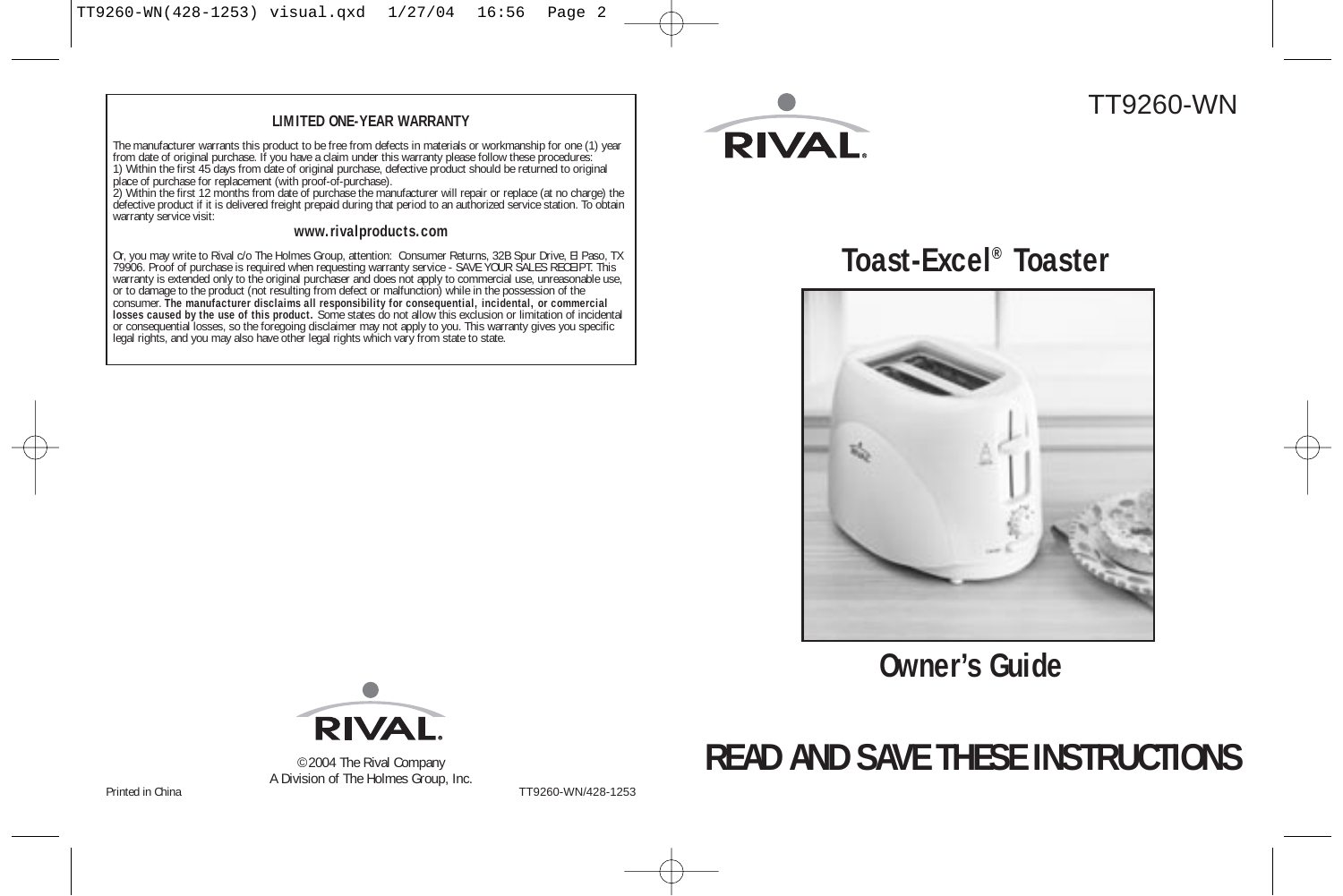# **IMPORTANT SAFEGUARDS**

**When using electrical appliances, basic safety precautions should always be followed, including the following:** 

- 1. Read all instructions before using.
- 2. Do not touch hot surfaces. Use handles or knobs.
- 3. To protect against fire, electric shock and personal injury, do not immerse toaster, cord or plug, in water or other liquid.
- 4. Close supervision is necessary when any appliance is used by or near children.
- 5. Unplug from outlet when not in use and before cleaning. Allow unit to cool before putting on or taking off parts.
- 6. Do not operate any appliance with a damaged cord or plug, or after the appliance malfunctions or has been damaged in any manner. Call Rival's Customer Service Department (see warranty) to return for examination, repair, or adjustment.
- 7. The use of accessory attachments not recommended by the appliance manufacturer may result in fire, electric shock or personal injury.
- 8. Do not use outdoors.
- 9. Do not let cord hang over edge of table or counter, or touch hot surfaces.
- 10. Do not place on or near a hot gas or electric burner, or in a heated oven.
- 11. To disconnect, unplug from wall outlet.
- 12. Oversized foods, metal foil packages, or utensils must not be inserted in a toaster as they may involve a risk of fire or electrical shock.
- 13. A fire may occur if this toaster is covered or touching flammable material, including curtains, draperies, walls, and like material, when in operation.
- 14. Do not attempt to dislodge food when toaster is plugged in.
- 15. Failure to clean crumb tray may result in a fire hazard.
- 16. Do not clean with metal scouring pads. Pieces can break off the pad and touch electrical parts, involving a risk of electrical shock.
- 17. Do not use appliance for other than intended use.

# **SAVE THESE INSTRUCTIONS**

## This appliance is for **HOUSEHOLD USE ONLY.**

No user-serviceable parts inside. Do not attempt to service this product. A short power-supply cord is provided to reduce the hazards resulting from entanglement or tripping over a longer cord. An extension cord may be used with care; however, the marked electrical rating should be at least as great as the electrical rating of the toaster. The extension cord should not be allowed to drape over the counter or tabletop where it can be pulled on by children or tripped over unintentionally.

## **POLARIZED PLUG**

This appliance has a polarized plug (one blade is wider than the other). To reduce the risk of electric shock, this plug is intended to fit into a polarized outlet only one way. If the plug does not fit fully into the outlet, reverse the plug. If it still does not fit, contact a qualified electrician. Do not attempt to modify the plug in any way. If the plug fits loosely into the AC outlet or if the AC outlet feels warm do not use that outlet.

## **BEFORE USING YOUR TOASTER**

**NOTE:** When first used, your appliance may smoke slightly. Any smoke or odor is normal and will not recur after a few uses.

Your new Rival® Toaster has a cool touch exterior design that stays cool to the touch.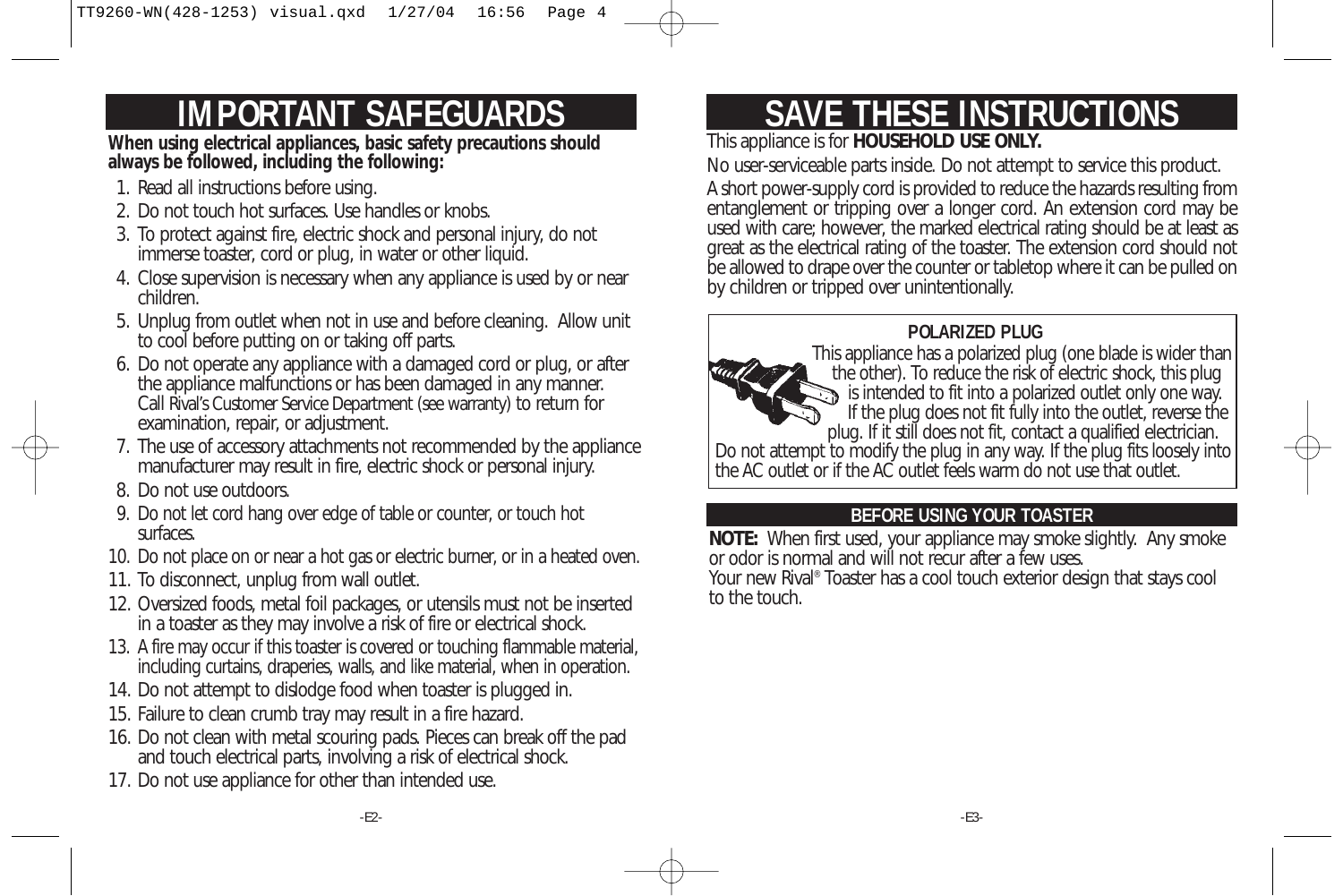### **HOW TO TOAST BREAD**

- 1. Plug power cord into 120 volt AC outlet.
- 2. Adjust browning control to desired lightness or darkness. Turn knob clockwise for darker toast.
- 3. Insert bread into toasting slots. Depress bread lever. The wire basket will automatically adjust to the thickness of food, centering it vertically for even browning.
- 4. Toast will automatically pop up when selected browning is reached and unit will shut off. Additional Extra Lift feature allows you to lift the lever higher to easily remove the toast.
- 5. It is highly recommended that you press the CANCEL button when you wish to shut off the toaster mid-cycle. Pushing up the TOASTING LEVER can be harmful to your toaster.
- 6. This toaster comes equipped with an automatic safety shut-off feature. If food becomes jammed or lodged inside the toaster and cannot be removed easily, the unit will automatically shut off. To remove lodged food, unplug toaster and allow to cool completely. Turn upside down and shake. **NEVER INSERT FORK OR OTHER METAL OBJECT INTO TOASTING SLOTS.** Continue to use toaster normally.
- 7. When not using your toaster, unplug cord from wall outlet.

## **HOW TO TOAST PASTRIES AND OTHER CONVENIENCE FOODS**

Many varieties of fresh or frozen pastries and convenience foods may be heated in your toaster. Exact settings are difficult to recommend due to personal preference; experiment to suit individual taste. Set browning control to the third position ( $\bullet$ ) for fresh pastry or sixth position ( $\bullet$ ) for frozen pastry and adjust to personal taste.

**NOTE:** Some frozen pastries and convenience foods require two cycles for desired result. Rotate knob to the "snowflake ( $\frac{1}{2}$ )" to defrost foods.

### **IMPORTANT**

- Remove all protective wrappings from food before placing in toasting slots.
- Avoid toasting foods with "runny" frostings, icings or open fillings.
- Avoid torn slices of bread and broken pastries which may get lodged in toasting slots.
- To remove lodged food, unplug toaster and allow to cool completely. Turn upside down and shake. **NEVER INSERT FORK OR OTHER METAL OBJECT INTO TOASTING SLOTS.**
- Different breads require different settings.

### **HOW TO CLEAN YOUR RIVAL® TOASTER**

**CAUTION:** Unplug. Never immerse toaster in water.

- 1. Allow unit to cool completely.
- 2. Wipe outside with soft, damp cloth. Never use abrasive cleanser or steel wool to clean.
- 3. Slide crumb tray out in back bottom of toaster and empty crumbs. Wipe surface with damp cloth to remove stubborn spots.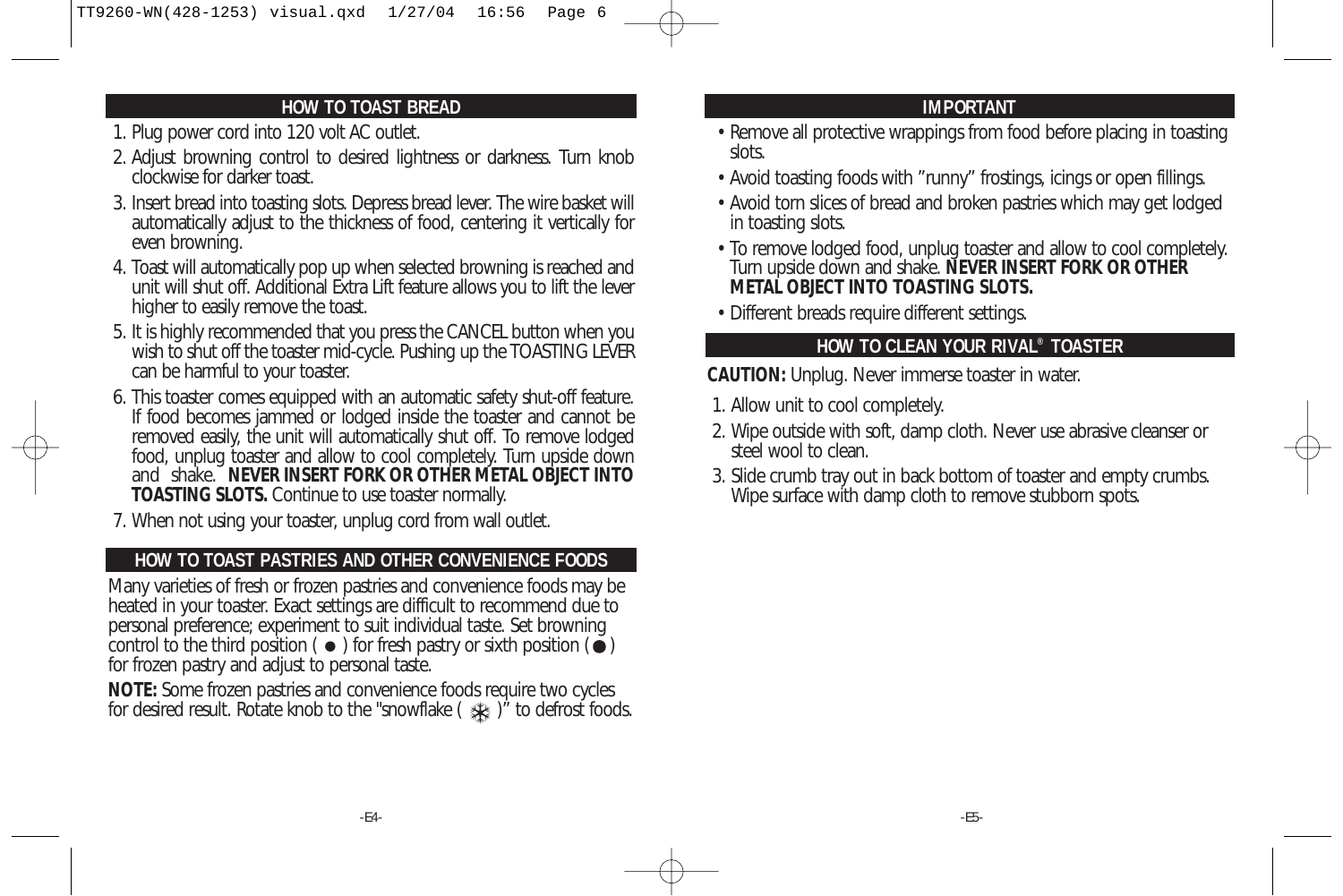## **NOTES**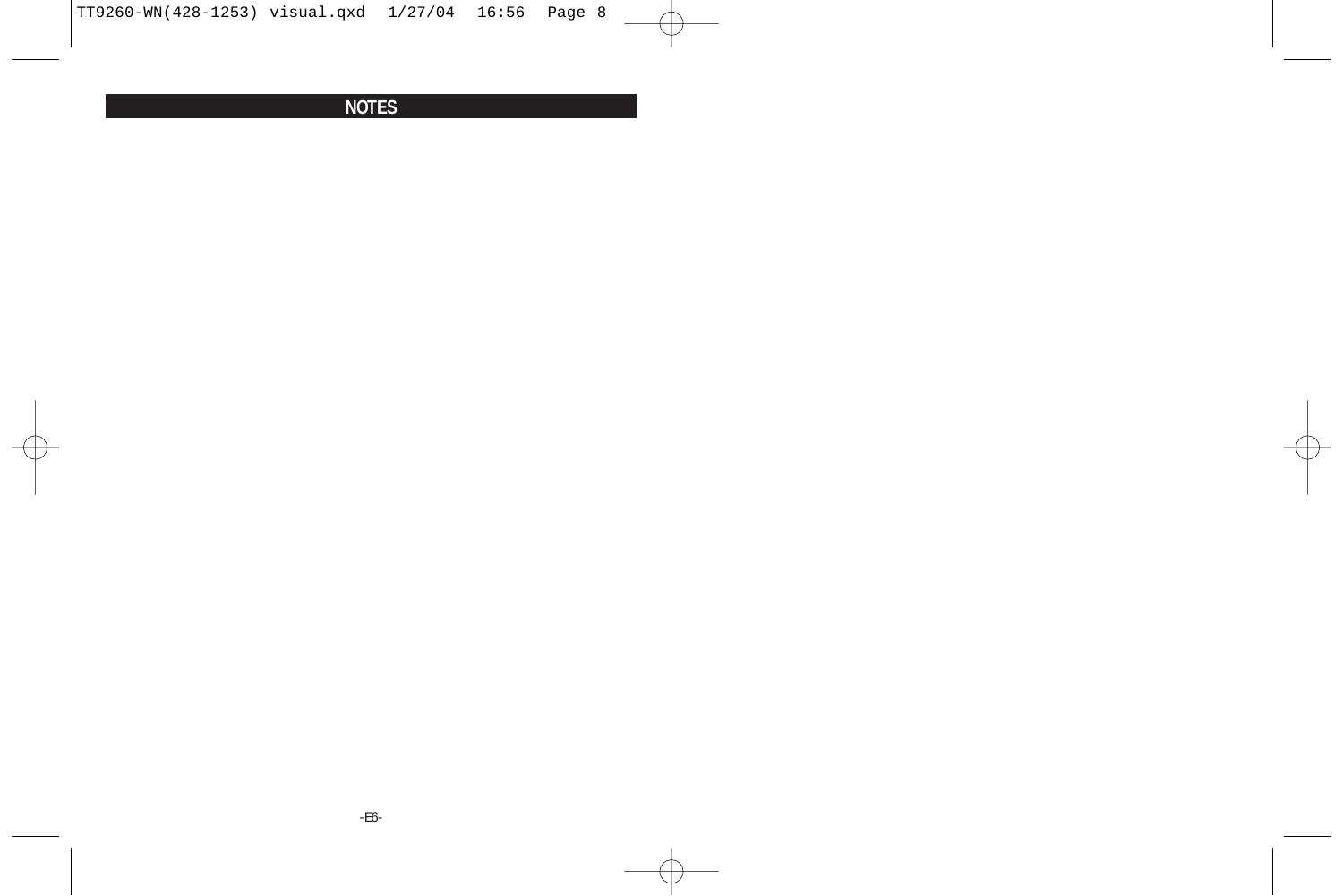#### **GARANTIE LIMITÉE DE UN AN**

Rival® garantit cet appareil exempt de vices de fabrication et de matières premières pendant un (1) an à partir de la date de l'achat original. En cas de réclamation dans le cadre de la présente garantie, agissez comme suit: 1) Au cours des 45 premiers jours à compter de la date de l'achat, retournez l'article défectueux, avec la preuve d'achat justificative, au magasin où vous l'avez acheté et il sera échangé. 2) Pendant les 12 premiers mois à compter de la date de l'achat, Rival réparera ou remplacera (gratuitement)

l'article défectueux s'il est envoyé, en port payé, à un centre de réparation autorisé. Pour obtenir le service sous garantie, veuillez visiter ce site:

#### **www.rivalproducts.com**

Pour obtenir le service prévu par la garantie, écrivez à Rival a/s de The Holmes Group, attention: Consumer<br>Returns, 32 B Spur Drive, El Paso, TX 79906, États-Unis. Une preuve d'achat est requise pour toute demande de service sous garantie – GARDEZ VOTRE REÇU DE CAISSE à ces fins. Cette garantie n'est valable que pour l'acheteur au détail d'origine et ne couvre pas l'utilisation commerciale, l'emploi abusif ou l'endommagement de<br>l'appareil (ne résultant ni d'un défaut ni d'un fonctionnement défectueux) lorsque l'utilisateur l'a en sa possession. **Rival décline toute responsabilité en ce qui concerne les pertes indirectes, imprévues ou<br>commerciales par suite de l'emploi de ce produit. Certains États et certaines provinces interdisent d'exclure<br>limitier** 



## TT9260-WN

# **Grille-pain Toast-Excel®**



**Notice d'emploi**



A Division of The Holmes Group, Inc.

# ©2004 The Rival Company **LISEZ ET GARDEZ CES INSTRUCTIONS**

Imprimé en Chine TT9260-WN/428-1253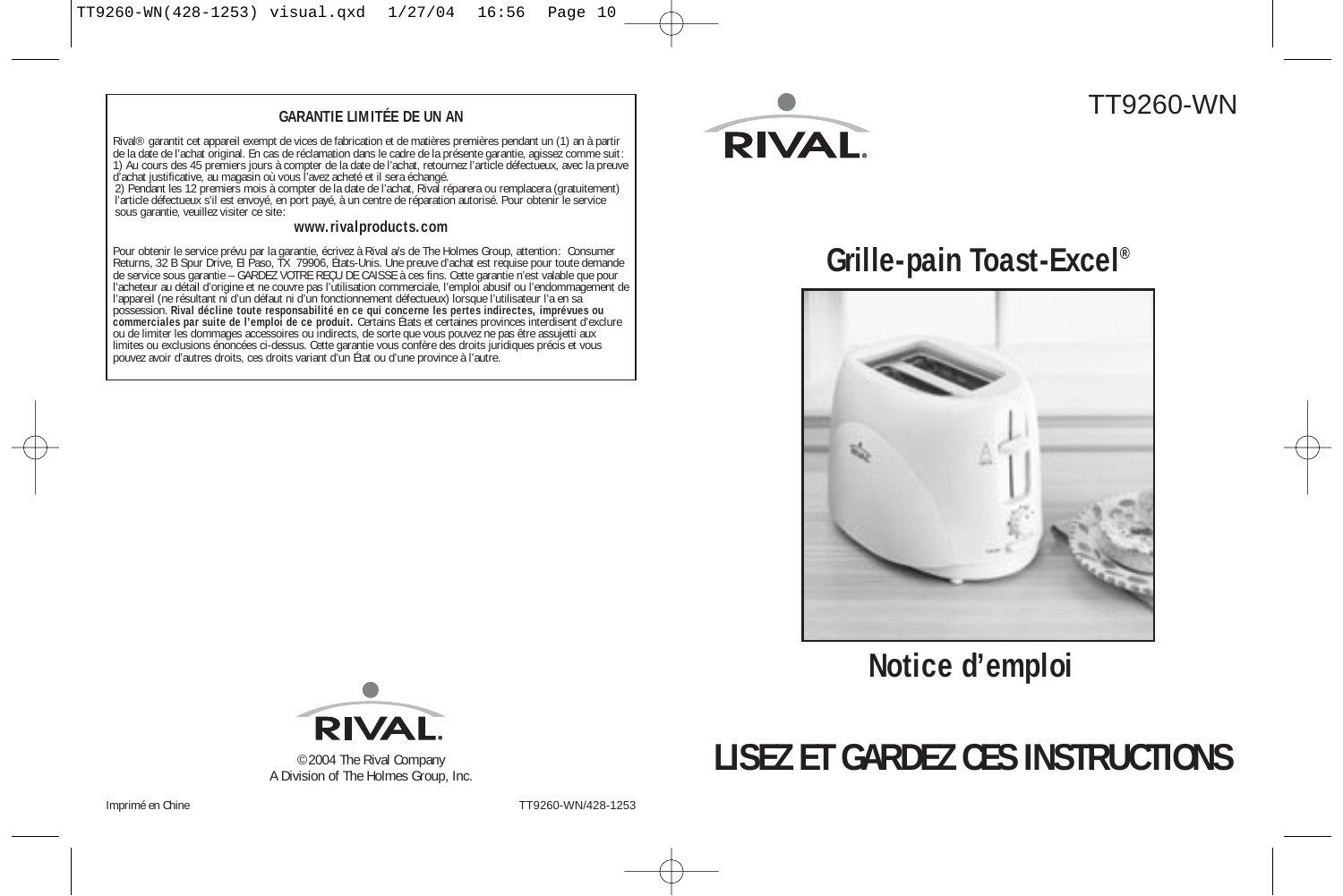# **CONSIGNES IMPORTANTES**

**L'emploi de tout appareil électroménager exige certaines précautions fondamentales, y compris les suivantes:**

- 1. Lisez attentivement toutes les directives avant l'utilisation.
- 2. Ne touchez pas aux surfaces chaudes. Utilisez boutons et poignées.
- 3. Afin d'éviter incendie, choc électrique ou blessures, ne mettez jamais le grille-pain, le cordon ou sa fiche dans l'eau ou dans tout autre liquide.
- 4. Soyez très vigilant si l'appareil est utilisé par des enfants ou près d'eux.
- 5. Débranchez l'appareil quand il ne sert pas et avant de le nettoyer. Laissez-le refroidir avant de monter ou de démonter toute pièce.
- 6. Ne vous servez jamais d'un appareil dont le cordon ou la fiche est abîmé, qui a mal fonctionné ou a été endommagé de quelque façon. Appelez le service à la clientèle de Rival® (voyez la garantie) pour le retourner et le faire vérifier, mettre au point ou réparer.
- 7. L'utilisation d'accessoires n'étant pas formellement conseillés par le fabricant peut causer incendie, choc électrique ou blessures.
- 8. Ne vous servez pas de l'appareil à l'air libre.
- 9. Le cordon ne doit ni pendre ni toucher à une surface chaude.
- 10. Ne placez l'appareil ni sur ni à proximité d'un feu à gaz ou électrique chaud, ni dans un four de cuisinière chaud.
- 11. Pour le débrancher, tirez la fiche hors de la prise de courant.
- 12. N'introduisez pas d'aliments surdimensionnés, d'emballages en papier d'aluminium ou d'ustensiles dans les fentes, ils pourraient causer un incendie ou un choc électrique.
- 13. Un incendie peut se déclarer si le grille-pain est couvert ou touche à un matériau inflammable (rideaux, murs, etc.,) durant son fonctionnement.
- 14. Débranchez toujours le grille-pain avant de déloger un aliment coincé.
- 15. Nettoyez souvent le ramasse-miettes pour ne pas risquer un incendie.
- 16. Ne vous servez pas de tampons à récurer, des particules pourraient se détacher, toucher aux pièces électriques et causer un choc électrique.
- 17. N'utilisez cet appareil qu'aux fins auxquelles il est destiné.

# **CONSERVEZ CES INSTRUCTIONS**

Cet appareil est destiné à l'**USAGE DOMESTIQUE**.

Ne contient pas de pièces réparables. N'essayez pas de le réparer.

Cet appareil est équipé d'un cordon électrique court qui ne devrait ni s'emmêler ni faire trébucher, comme pourrait le faire un cordon plus long. L'emploi d'une rallonge est permis à condition que sa tension assignée soit au moins égale à celle du grille-pain. La rallonge ne doit pas pendre du plan de travail ou du plateau de table, pour éviter que les enfants ne puissent la tirer ou qu'elle risque de faire trébucher accidentellement.

## **FICHE POLARISÉE**



Cet appareil est équipé d'une fiche polarisée (ayant une broche plus large que l'autre). Pour fins de sécurité, elle ne peut être insérée dans les prises de courant polarisées que d'une façon. Si la fiche ne rentre pas bien dans la prise, inversezla. Si vous ne réussissez toujours pas, faites changer la prise par un électricien. Ne tentez surtout pas de neutraliser le dispositif de sécurité de la fiche. Si la fiche rentre dans la prise mais qu'il y ait du jeu ou bien si la prise de courant alternatif vous semble chaude, ne vous servez pas de cette prise.

## **AVANT LA TOUTE PREMIÈRE UTILISATION**

**REMARQUE:** Il est possible qu'il se dégage un peu de fumée les toutes premières fois que vous utilisez votre grille-pain. Tout à fait normales, fumée ou odeurs cesseront après quelques utilisations.

Votre nouveau grille-pain Rival® est pourvu d'un boîtier qui reste froid au toucher pendant le fonctionnement.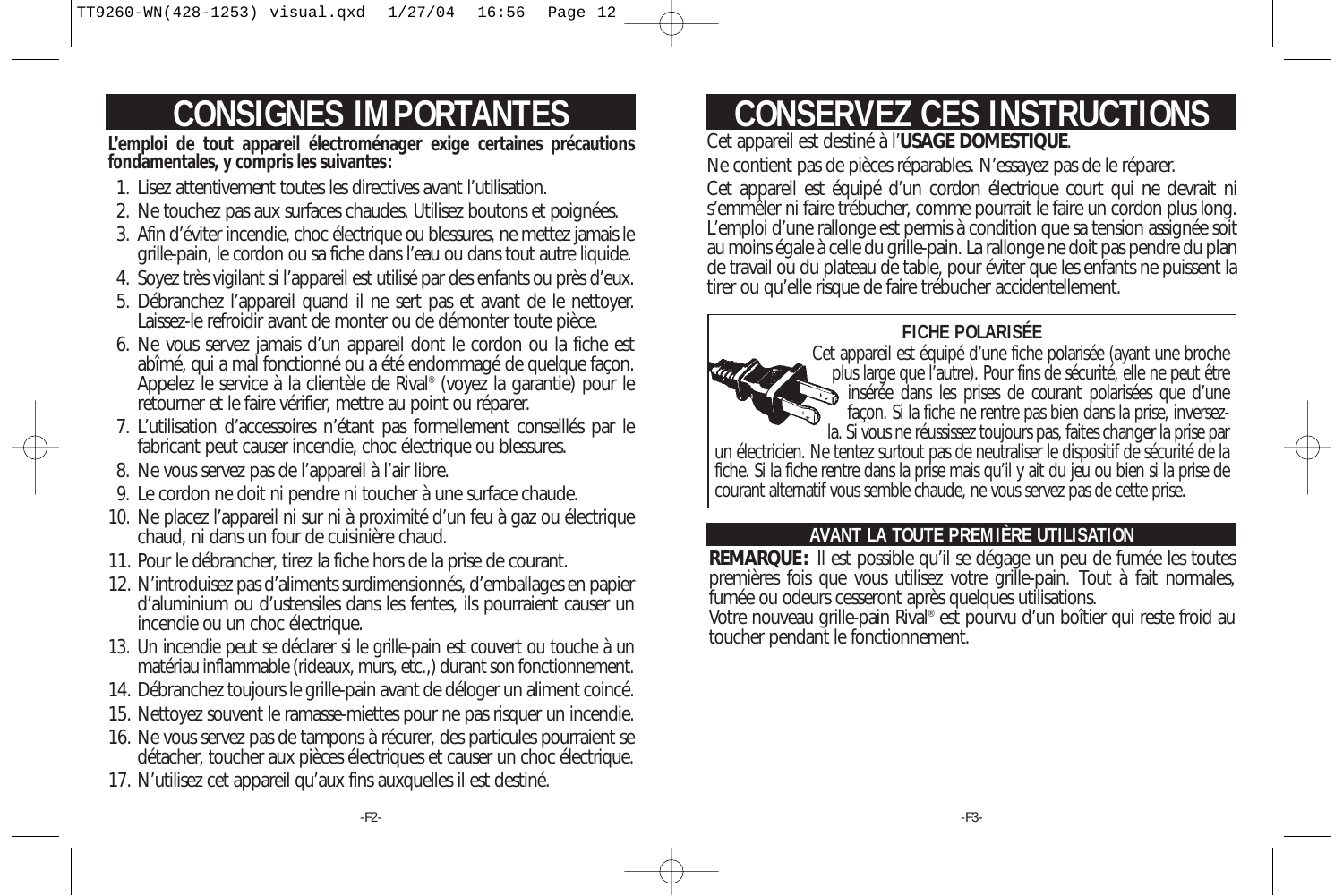### **MODE D'EMPLOI – GRILLAGE DU PAIN**

- 1. Branchez le cordon sur courant alternatif de 120 volts.
- 2. Réglez le sélecteur de brunissement au degré de cuisson désiré. Le plus loin vous le tournez en sens horaire, le plus les rôties sont foncées.
- 3. Placez les tranches de pain dans les fentes puis abaissez la manette. Les guide-pain s'ajusteront automatiquement selon l'épaisseur et centreront les tranches afin qu'elles cuisent uniformément.
- 4. Les rôties seront automatiquement éjectées une fois dorées à point puis le grille-pain se mettra hors tension. La remontée ultra-haute du chariot vous permet de surélever le levier du chariot afin de pouvoir retirer les rôties en toute simplicité.
- 5. Nous vous conseillons d'appuyer sur le bouton CANCEL (annulation) pour interrompre tout cycle de grillage. Uniquement relever la MANETTE risquerait d'abîmer le grille-pain.
- 6. Ce grille-pain est pourvu d'un dispositif d'arrêt automatique. S'il arrive qu'un aliment se coince dans une fente et que vous ne puissiez pas le retirer facilement, le grille-pain se met automatiquement hors tension. Débranchez le grille-pain et laissez-le totalement refroidir avant de le mettre sens dessus dessous et de le secouer délicatement. **N'INSÉREZ NI FOURCHETTE NI AUTRE USTENSILE EN MÉTAL DANS LES FENTES.** Votre grille-pain est de nouveau prêt à servir normalement.
- 7. Débranchez le grille-pain entre utilisations.

### **GRILLAGE DES PÂTISSERIES ET DES ALIMENTS-MINUTE**

Beaucoup de pâtisseries fraîches ou surgelées et d'aliments-minute peuvent être réchauffés au grille-pain. Il est impossible de donner des réglages précis car les goûts varient énormément; faites des essais pour établir votre réglage préféré. Commencez par régler le sélecteur de brunissement à la position troisième  $(\bullet)$  pour les pâtisseries fraîches et à la position  $(\bullet)$  pour les pâtisseries surgelées. Par la suite, modifiez le réglage au besoin. **REMARQUE:** Certaines pâtisseries et certains aliments-minute surgelés nécessitent deux cycles de cuisson pour bien réchauffer. Tournez le bouton au niveau du << flocon de neige (  $\frac{1}{2}$  )>> pour décongeler les aliments.

### **IMPORTANT**

- Sortez les aliments de leur enveloppe protectrice avant de les déposer dans les fentes du grille-pain.
- Évitez de griller ou de réchauffer des aliments-minute avec glaçage qui soit «coulant» ou dont la garniture ne soit pas renfermée.
- Évitez de faire griller des tranches de pain ou des pâtisseries cassées, elles risqueraient de se coincer dans les fentes.
- Si un aliment se coince, débranchez aussitôt le grille-pain et laissez-le totalement refroidir. Mettez alors le grille-pain sens dessus dessous et secouez-le délicatement. **N'INTRODUISEZ NI FOURCHETTE NI AUTRE USTENSILE EN MÉTAL DANS LES FENTES.**
- Rappelez-vous que les pains varient et qu'il est donc impossible de tous les griller au même réglage.

## **ENTRETIEN DE VOTRE GRILLE-PAIN RIVAL®**

**ATTENTION:** Débranchez le grille-pain. Ne l'immergez jamais.

- 1. Laissez-le complètement refroidir.
- 2. Essuyez le boîtier avec un linge doux, humidifié. Ne vous servez jamais de poudre à récurer ou de laine d'acier.
- 3. Faites coulisser le ramasse-miettes (au fond du grille-pain) puis videz les miettes. Frottez les taches tenaces avec un linge humide pour les faire disparaître.